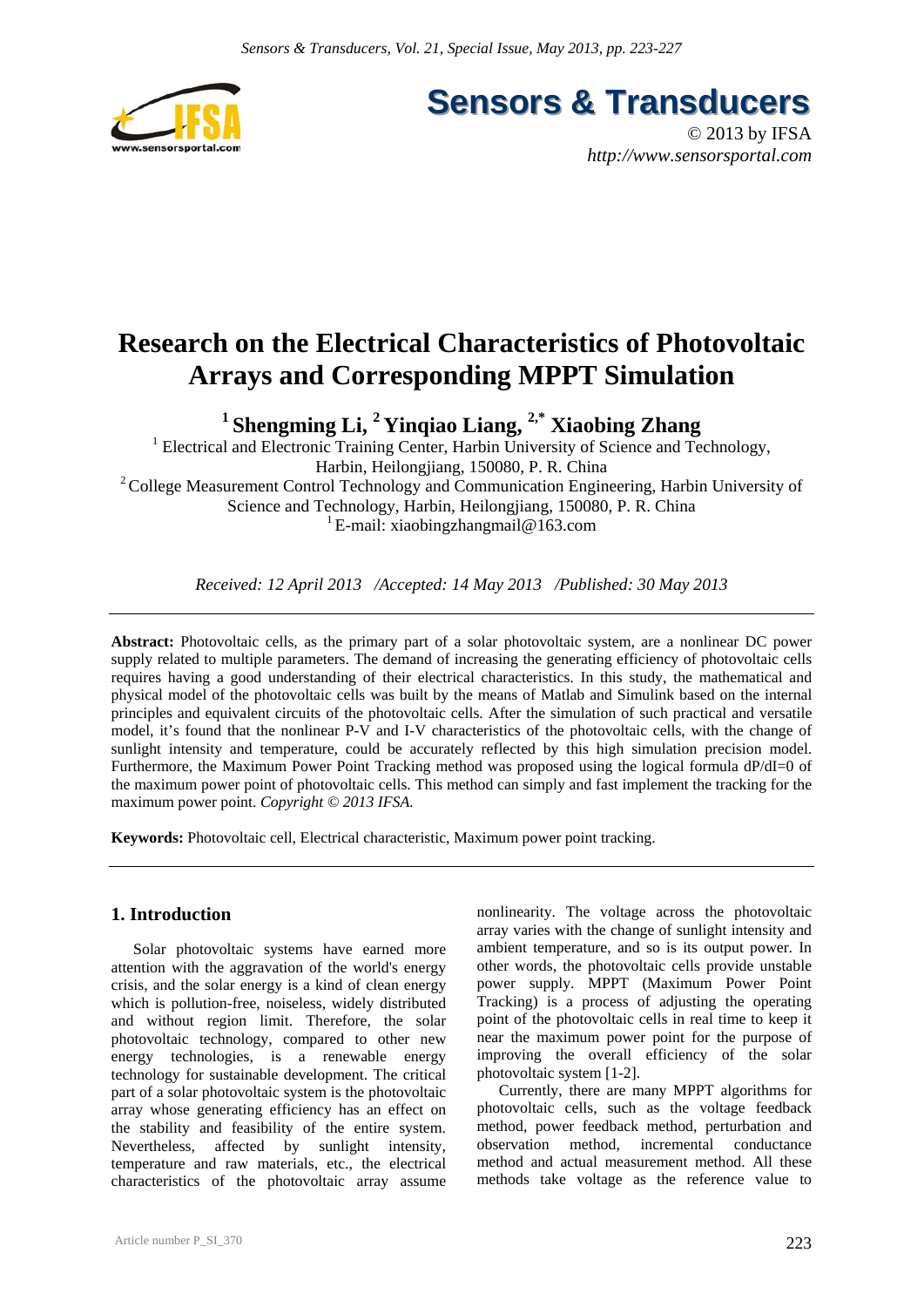perform adjustment in order to track and control the maximum power point of a solar photovoltaic system. However, there are some shortcomings unavoidably like complexity and rapidity owing to the nonlinear relationship between P and V. The disturbance attributed to these shortcomings inevitably causes power fluctuations and consequently generates extra losses. As a result, this study presents a straight-line approximation method based on many MPPT methods to avoid such shortcomings. This MPPT method is simple, easy to track and relatively accurate [3-4].

The mathematical simulation model of the photovoltaic array in the early research was built to reduce cost. The dynamic simulation of the photovoltaic array was implemented using this simulation platform, which is beneficial to fully study the characteristics of the photovoltaic array. In addition, it can either increase the utilization efficiency of the photovoltaic cells or shorten the research cycle of the solar photovoltaic system considerably.

## **2. Establishment of the Photovoltaic Cell Models**

#### **2.1. Mathematical-physical Model of a Single Photovoltaic Cell**

A photovoltaic cell is a device directly converting light energy into electric energy through the photovoltaic effect. When a photovoltaic cell exposed to sunlight connects to a load, the photo current flows through the load and creates terminal voltage at the both ends of the load. At this time, an equivalent circuit model can be used for the current working status of the photovoltaic cell. Fig. 1 shows the photovoltaic cell can be considered as an ideal current source that stably generates the photo current  $I_{ph}[5]$ .



**Fig. 1.** Ideal equivalent circuit of the photovoltaic cell.

Considering the effects of the photovoltaic cell resistance on the photovoltaic cell's properties, the actual equivalent circuit is shown in Fig. 2.  $R_s$  is the series resistance composed of the internal resistance of silicon wafers and electrode resistance. It primarily consists of body resistance, surface resistance, electrode conductor resistance, and the contact resistance between electrodes and silicon surface. *Rsh*

is bypass resistance resulting from the unclean edges of silicon wafers and inherent defects. The circuit models can help to have an insight into the working principle and electrical characteristics of the photovoltaic cell.



**Fig. 2.** Actual equivalent circuit of the photovoltaic cell.

According to the equivalent circuits in Figs. 1 and 2, the equations of output characteristics variables of the photovoltaic cell can be given as:

$$
I_D = I_0 \left[ \exp(\frac{qU_D}{AKT}) - 1 \right] \tag{1}
$$

$$
I_{L} = I_{ph} - I_{0} [\exp(\frac{q(U_{oc} + I_{L}R_{s})}{AKT}) - 1] - \frac{U_{D}}{R_{sh}}
$$
(2)

$$
I_{sc} = I_{ph} - I_D - \frac{U_D}{R_{sh}} - \frac{U_D}{R_s},
$$
 (3)

where

$$
I_{ph} = I_{sc}[1 + a(T - 298)] \frac{G}{1000}
$$
 (4)

$$
I_0 = I_{or} \left[ \frac{T}{T_r} \right] \exp[\frac{qE_G}{Bk} (\frac{1}{T_r} - \frac{1}{T})]
$$
 (5)

The parallel resistance  $R_{sh}$  can be ignored, since it can generally reach several thousand ohms and its current value is far less than the photo current's. So we can simplify the output characteristic equation of the photovoltaic cell as:

$$
I_{L} = I_{ph} - I_{0} [\exp(\frac{q(U_{oc} + I_{L}R_{s})}{AkT}) - 1]
$$
 (6)

In case of the short circuit of the external load,  $U_{\text{oc}} = 0$ , all the photovoltaic current I<sub>ph</sub> flows into the shorted external load, and the short circuit current  $I_{\rm sc}$ is almost equal to the photo current,  $I_{ph} = I_{sc}$ . In case of the open circuit,  $I = 0$ , all the photo current flows through the diode D, and the open circuit voltage is:

$$
U_{oc} = \frac{AKT}{q} \ln(\frac{I_{ph}}{I_0} + 1)
$$
 (7)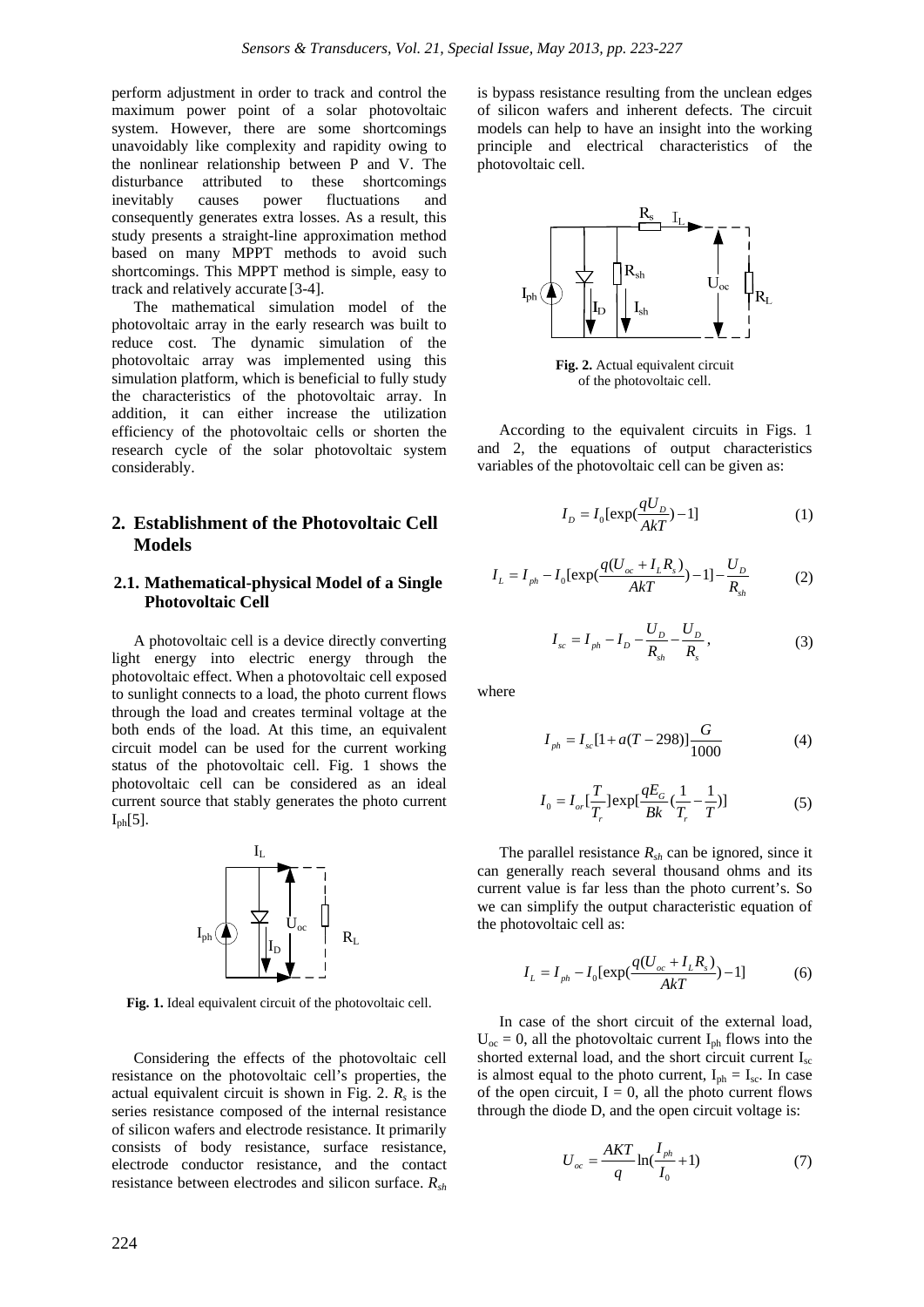According to Equation (7), the short circuit current Isc varies with the change of temperature and sunlight intensity and is proportional to the sunlight intensity, when the output current and voltage of the photovoltaic cell are affected by these external factors. At the same time, the open circuit voltage is also tightly related to the above two factors [6], as shown in Equation (8), (see Table 1) is the parameters of any of the above formula.

$$
U_{oc} = U_{ocs} [1 + b(T - T_r)]
$$
 (8)

**Table 1.** Parameter list of the equivalent circuit of the photovoltaic cell.

| Parameter       | <b>Description</b>                                            | Type                                              |
|-----------------|---------------------------------------------------------------|---------------------------------------------------|
| $I_{\alpha}$    | The reverse saturation<br>current of the<br>photovoltaic cell | Variables                                         |
| T               | The temperature of the<br>photovoltaic cell                   | Constant                                          |
| K               | Boltzmann constant                                            | Constant<br>$(1.38\times10^{-7})$<br>$^{23}J/K$ ) |
| G               | Sunlight intensity                                            | Variables                                         |
| q               | Electron charge                                               | Constant<br>$(1.6\times10^{-19} \text{C})$        |
| $I_{\text{or}}$ | The reverse saturation<br>current of the diode                | Constant                                          |
| T,              | Reference temperature<br>under standard test<br>conditions    | Constant (298)<br>K)                              |
| $E_G$           | The band gap of the<br>semiconductor material                 | Constant                                          |
| a               | Short circuit current<br>temperature coefficient              | Constant                                          |
| A, B            | The curve constant of<br>the P-N junction                     | Constant<br>(from 1 to 5)                         |
| b               | Open circuit voltage<br>temperature coefficient               | Constant                                          |

### **2.2. Establishment of the Photovoltaic Array Model**

A silicon photo cell has the open circuit voltage of 0.45–0.6 V and the short circuit current density of  $20-25$  mA/m<sup>2</sup>. However, instead of a photovoltaic cell which is rarely used individually in actual lives, the form of many series-parallel photovoltaic cells is the common selection. These photovoltaic cells form a photovoltaic module, with a certain degree of impact and corrosion resistance, which increases the voltage through series connection and the current through parallel connection to provide a load with the larger power. Based on the fact that the series-parallel combination of photovoltaic cells can provide the expected DC voltage or current, the output characteristic equation of the photovoltaic cell module group can be obtained as:

$$
I_L = n_p I_{ph} - n_p I_o \left\{ \exp \left[ \frac{q(U_{oc} + I_L R_s)}{n_s A k T} \right] - 1 \right\},\tag{9}
$$

where  $n_p$  is the parallel connection number of the photovoltaic cells in the module group;  $n<sub>s</sub>$  is the series connection number of the photovoltaic cells in the module group.

## **3. Electrical Characteristic Simulation and Analysis for the Photovoltaic Cells**

Based on the above mathematical equivalent model, the physical mechanism-based mathematical simulation model of the photovoltaic array is directly built based on the existing math operations by means of Simulink in the Matlab environment [7-8]. We set the photovoltaic array parameters in the above model for simulation based on the technical parameters of the 60 W photovoltaic cell panel of our laboratory (see Table 2).

**Table 2.** Electrical specification parameters of XMT-U60 panel (1000 W/m<sup>2</sup>, 25 °C).

| Maximum power (W)                                | 60                       |
|--------------------------------------------------|--------------------------|
| Maximum working voltage (V)                      | 18 V                     |
| Maximum working currency (A)                     | 3.3                      |
| Open circuit voltage (V)                         | 22.5                     |
| Short circuit current (A)                        | 3.5                      |
| Photovoltaic cell number                         | 36(4)                    |
| Short circuit current temperature<br>coefficient | $0.065$ /°C              |
| Open circuit voltage temperature<br>coefficient  | $-2.23$ mV/ $^{\circ}$ C |

When the sunlight intensity is 1000  $W/m^2$ , the I-V and P-V curves of the photovoltaic array are obtained through measurement at 5 °C, 25 °C and 50 °C. The results are shown in Figs. 3 and 4, respectively.

At the fixed temperature of  $25^{\circ}$ C, the I-V and P-V curves of the photovoltaic array are obtained through measurement with the sunlight intensity of 1000 W/m<sup>2</sup>, 800 W/m<sup>2</sup> and 600 W/m<sup>2</sup>. The results are shown in Figs. 5 and 6.



**Fig. 3.** Photovoltaic array I-V curve based on the change of temperature.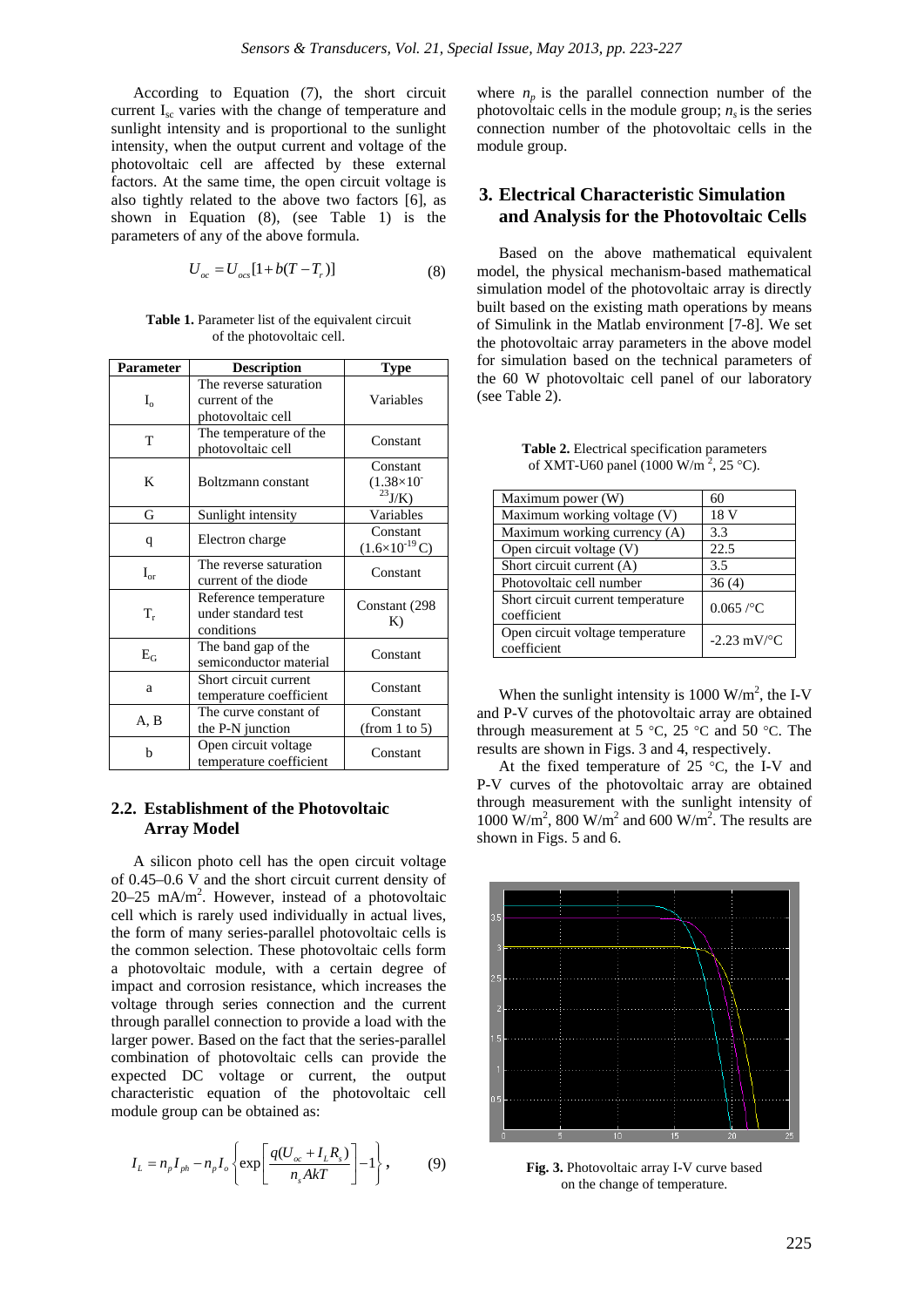

**Fig. 4.** Photovoltaic array P-V curve based on the change of temperature.



**Fig. 5.** Photovoltaic array I-V curve based on the change of sunlight intensity.



**Fig. 6.** Photovoltaic array P-V curve based on the change of sunlight intensity.

Figs. 3, 4 indicates that the short circuit current  $I_{\rm sc}$ of the photovoltaic array slightly increases but the open circuit voltage  $U_{\text{oc}}$  rapidly decreases with the temperature rise at the fixed sunlight intensity, which leads to the general coastdown of output power of the photovoltaic array. Fig. 5, 6 indicates that the open circuit voltage  $U_{\text{oc}}$  of the photovoltaic array slightly changes and the short circuit current I<sub>sc</sub> obviously

increases at the fixed ambient temperature when the sunlight intensity rises, which leads to the increase of the maximum output power. It can be seen that the working environment temperature and sunlight intensity are the critical factors affecting the output characteristics of the photovoltaic array. However, the frequent change of the temperature and sunlight intensity may cause the photovoltaic array to fail in providing adequate energy to the load and even zero voltage which induces application losses. As a result, the MPPT method is capable of seeking the best operating point of a photovoltaic array by controlling an external load to avoid these disadvantages wherever possible and obtain optimum power.

## **4. MPPT Algorithm Simulation of the Photovoltaic Array**

The fundamental concept of the straight line approximation method is to make use of the logical formula dP/dI=0. A straight line is applied for approximating the maximum power points under different sunlight intensity at a certain temperature. Only if controlling the output current to be on this straight line, MPPT can be easily implemented [9].

For the abovementioned equivalent model of the photovoltaic array, if  $n_s$ =36 and  $n_p$ =1, and in addition the equivalent series resistance is not ignored, Equation (9) can be rewritten as:

$$
V = \frac{36kTA}{q} \ln[\frac{(I_{ph} + I_0 - I)}{I_0}] - IR_s
$$
 (10)

Then based on Equation (9) and (10), we can obtain:

$$
P = IV = \frac{36kTA}{q} I \ln[\frac{(I_{ph} + I_0 - I)}{I_0}] - I^2 R_s \tag{11}
$$

Because the maximum power point is required to satisfy  $dP/dI=0$ , the differential of I is performed with Equation (11) and we make it equal to zero:

$$
\frac{36kTA}{q}\ln\left[\frac{(I_{ph}+I_0-I)}{I_0}-\frac{I}{I_{ph}+I_0-I}\right]-2IR_s=0
$$
 (12)

Based on Equation  $(10)$ ,  $(11)$ , and  $(12)$ , the relationship of the output power  $P_1$  and the output current  $I_1$  at the maximum power point can be obtained as:

$$
P_1 = \frac{36kTA}{q} I_1 \ln[\frac{36kTAI_1^2}{(P_1 - I_1^2 R_s)I_0}] - I_1^2 R_s \tag{13}
$$

Finally, based on the above algorithms, we acquire the  $P_1-I_1$  curve, as shown in Fig. 7, by solving Equation (10-13) with Matlab. It can be seen from